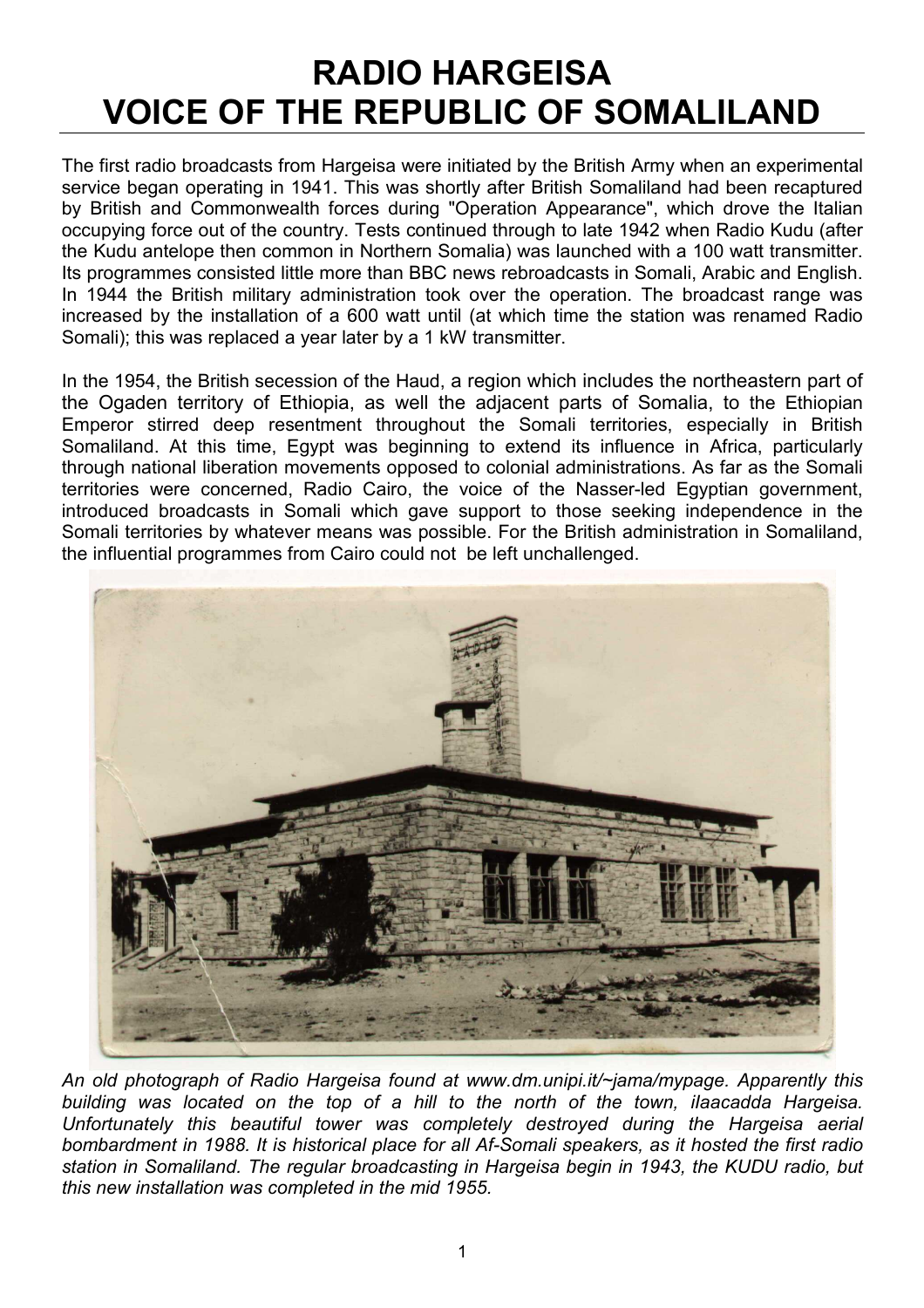Throughout the 1950's, new initiatives were introduced to counter Cairo's growing influence, as well as those of the Soviet Union and Eastern Europe. New studios and departmental headquarters were built under the Colonial Development and Welfare Scheme and new programming was introduced to try to appease the Somali public in the face of the increasing support for independence from Nasser and the Soviet-bloc. Programmes were extended to include, in addition to news, presentations of Somali classical and modern poetry, music, and other cultural items. Materials and information on Great Britain were also regular parts of the broadcasts. The British colonial administration, which had assumed control of operations in 1948, permitted substantial freedom to the Somali broadcasters in handling programmes. It also endeavoured to increase the listening public by establishing community listening centres in the principal towns ands by distributing battery sets to district offices, police posts and village leaders. The community centres drew large audiences, and enterprising coffee shop owners soon installed radios as a customer draw; during the late afternoon local programme broadcasts most of the male population of the northern towns could be found either in coffee shops or at listener's centres. To further extend the range, a new 5 kW transmitter was installed in 1957.

But despite all of this, independence got closer and closer and in July 1960, Italian and British Somaliland were merged to form the new Somali Republic. In 1960 broadcasting facilities at Hargeisa were expanded by the addition of a 10 kW shortwave transmitter provided through British funds. This began operation in 1961. The addition was apparently the result of British interest in improving favourable broadcasting in the east African area to counter increasing programming to Africa by countries of the Eastern European communist-bloc. British activity at Hargeisa ceased, however, with the breaking of relations by Somalia in 1963 (when the British withdrew, they also dismantled a powerful radio facility at Berbera).

Throughout the 1960's and into the 1970's, Radio Somali as it was still known, continued to operate with its 5 kW and later 10 kW shortwave transmitters. As well as its regional programmes in Somali, the station also rebroadcast Somali and Amharic transmissions from Mogadishu.

From this point we can take the story of Radio Hargeisa further by looking at news and reports that have appeared in "Communication" from when the Twickenham DX Club/British DX Club was founded in the mid-1970's. The following items have appeared over the years in "DX News" or "East African Report" (the latter edited by Chris Greenway during his time in Nairobi).

August 1976: Hargeisa transmits from 1500-1630 on 11645 kHz. Weak at first, but improves. A good marker is Radio Peking in English on 11650 kHz. (Mike Barraclough)

April 1982: Radio Hargeisa has been observed on 7120 kHz on 11 March opening with a news bulletin. At 1530 there was regional news and at 1700 it relayed news and commentary from Radio Mogadishu. Transmission ended 1800. (BBCM)

May 1983: Radio Hargeisa has been reported on 11639 kHz (ex-7120) at 0958-1230 and 1500- 1800. (Radio Netherlands Media Network)

Mid-1988: From the mid-1988, rival factions throughout Somalia started to gather momentum in a bid to oust the President of Somalia, Siad Barre, which was eventually achieved in early 1991. In the northwest of the country, it was the Somali National Movement that eventually routed the Somali government forces and took control of the region, leading to the Republic of Somaliland being proclaimed in June 1991. Radio SNM was inaugurated in May 1989 to support the SNM, and this station was symbolically renamed Radio Hargeisa in early 1991.

July 1988: Radio Hargeisa not heard on 7120 kHz since 30 May due to war activity. (BBCM)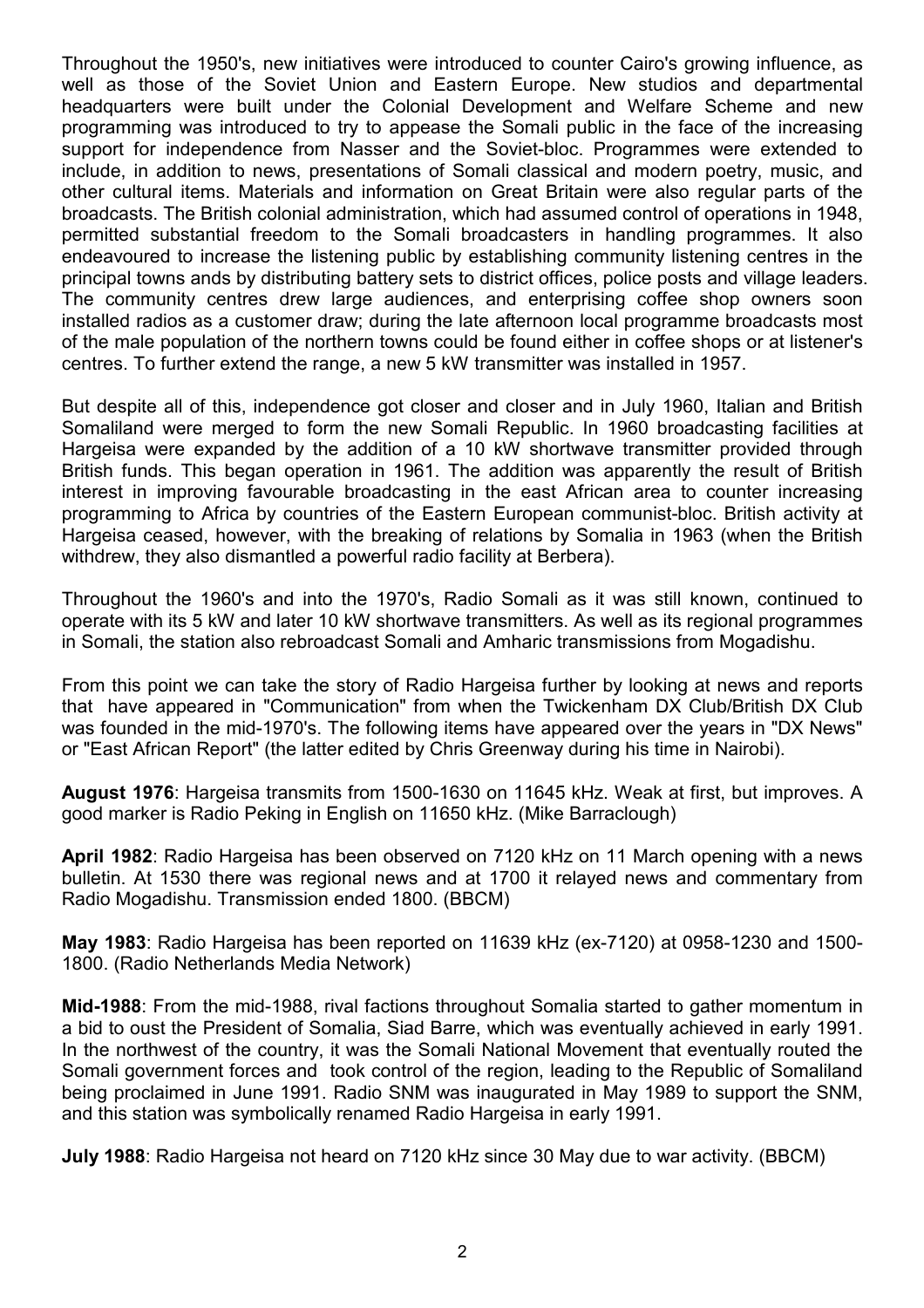December 1988: Radio Hargeisa has recommenced broadcasts in Somali between 1500-1800 on 7120 kHz. (BBCM)

February 1989: Radio Hargeisa heard on its second harmonic of 14240 kHz at 1300-1435v, also on third harmonic of 21360 kHz. (Cosier/AWR)

March 1989: Radio Hargeisa is back again on 7120 kHz; harmonics on 14240 and 21360 are regularly audible between 1200-1700. (Weerakoon/SCDX)

August 1989: According to witnesses the situation in Hargeisa is terrible, with the town nearly levelled by bombs, and the area in chaos. The radio station is destroyed. (Numero Uno/AWR)

November 1989: Radio SNM - Voice of the Somali National Movement announced that from 3 September they would move to the 25 mb for their 1500-1700 broadcast, but they were still heard on 6321 kHz on 4 September. (BBCM)

March 1990: The Somali National Movement's Radio SNM operates on 6250v kHz from 1500- 1700. (via Glenn Hauser/SWL Digest)

February 1991: Somali rebel station Radio SNM has moved from 6524 kHz to variable 6303- 6330 kHz for its daily broadcast starting at 1600. (Chris Greenway)

March 1991: Since the coup, former clandestine Radio SNM has been identifying itself as Radio Hargeisa, Voice of the Somali People. The station is observed in Somali at 1600-1700 on or around 6320 kHz. (Chris Greenway/BBCM)

June 1991: The station at Hargeisa has been heard on 7121.9 kHz since late April, 1000-1230 and 1500-1700. Initially calling itself Radio Somali, it then changed its name to Radio Hargeisa, the Voice of the Republic of Somaliland. Announcers are recognised as those previously heard on clandestine Radio SNM. (Chris Greenway/BBCM)

September 1991: Radio Hargeisa, which describes itself as "the Voice of the Republic of Somaliland", was traced on 3 September at 1620-1700 on 6390 kHz. The radio was last heard on 29 June on 7122 kHz. (BBCM)

October 1991: Radio Hargeisa broadcasts in Somali at 1000-1230 and 1500-1700 on 6390 kHz (alternative is 7122 kHz) (BBCM); BBCM confirm that the station identifies as "Radio Hargeisa, the Voice of the Republic of Somaliland". The independent Republic of Somaliland was declared by the SNM in May 1991, covering an area what used to be known as British Somaliland prior to it joining the Italian territory on independence in 1960 and becoming the Republic of Somalia. This recent secession is not recognised by the government in Mogadishu.

November 1993: Radio Hargeisa broadcasts in Somali on 7120v kHz between 1000-1230 and 1500-1700. Following the declaration in May 1991 of an independent Republic of Somaliland by the SNM in the north of Somalia, this station has been identifying itself as "Radio Hargeisa, the voice of the Republic of Somaliland" (Somali: Halkani wa Radio Hargeisa, Codka Jamhuriyada Somaliland"). Radio Hargeisa is believed to operate from a 1 kW mobile transmitter. (BBCM)

September 1995: Radio Hargeisa: a report has been sent c/o Sam Voron in the hope that he could verify Hargeisa. Says he is going back to Africa as soon as he raises the money and will try to get report verified via Radio Free Somalia at Galkayo. Voron says the director at RFS was part of the Hargeisa staff (journalist) and confirms that Radio Hargeisa has gone, the main equipment (studio/transmitter/van) having been sold to Ethiopia. (Kusalik/Numero Uno)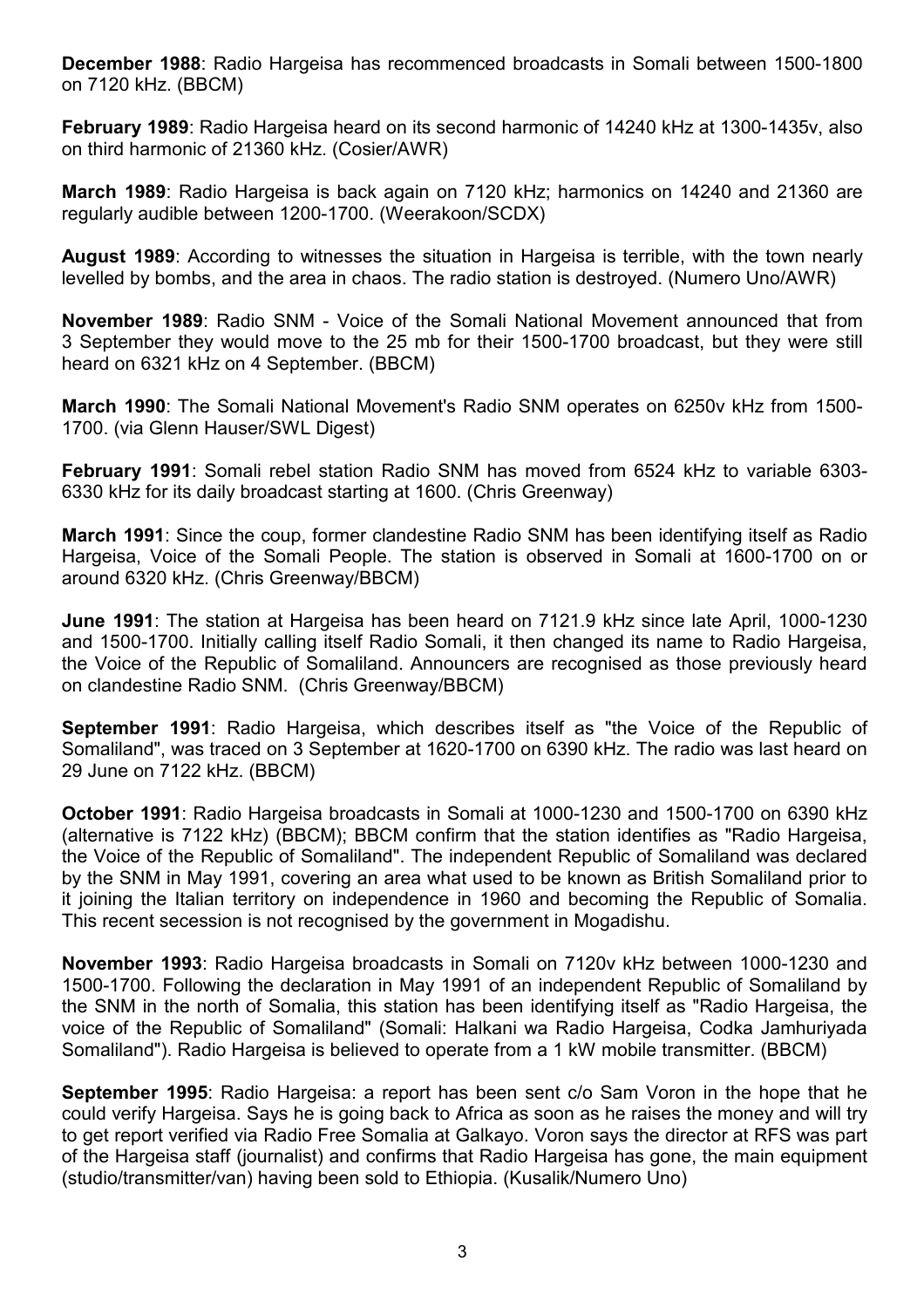April 1997: Radio Hargeisa, Voice of the Republic of Somaliland was heard in February on a new shortwave frequency of 7534.7v kHz. The radio has been observed in the UK from fade-in around 1700 until sign-off at either 1800 or 1900. A news bulletin is at 1745. (BBCM)

January 1998: Radio Hargeisa in Somali: 0330-0530 incl. news at 0400-0410 and 1500-1800 on 7071v (7061-7071v). Address: PO Box 14, Hargeisa. (BBCM)

June 1998: Radio Hargeisa on 6961 kHz has moved here, good signal at 1845, 1 May, went off at 1957. Checked the next day and found chime at 1557, an alarm clock sound at 1600, programme opened at 1605 with recital of Koran. Talk and prayer until 1620, then talk by man and Somali songs. (Mahendra Vaghjee/Mauritius via Numero Uno)

December 1998: Radio Hargeisa on 6643 kHz heard from 1819-1900, 16 October, repetitive Horn of Africa style music, male announcer, Koran just before sign-off at 1900; weak, but mainly copyable; tnx to Mahendra Vaghjee for corroborating the ID on this one! (Burnell/Fisher on Newfoundland DXpedition)



Radio Hargeisa QSL Card

February 1999: Radio Hargeisa heard on new freq 11204 kHz, 1400-1630 on 24 January in Somali. Fair and distorted audio, not heard on 7071. (Mahendra Vaghjee/Mauritius, Numero Uno)

October 1999: During a monitoring survey by BBCM in October, Radio Hargeisa was unconfirmed on its shortwave frequency of 7070v kHz (last heard in August 1999). It was only heard on mediumwave 693 kHz. (BBCM)

February 2000: Radio Hargeisa heard on 7530 kHz, apparently ex-7071, reactivated after being off for a long period. Fair at 1748 on 28 February with Somali songs and talk at 1815 mentioning "Somaliland," then music programme and a clear ID at 1830 as Radio Hargeisa. Then talk on Somaliland and Hargeisa, many IDs interspersed, 1850 news bulletin, 1900 sign-off after a nice song, probably a signature tune. Heard again at 1605 on 29 February, Koran, so apparently signon 1600, sign-off 1900. (Mahendra Vaghjee/Mauritius)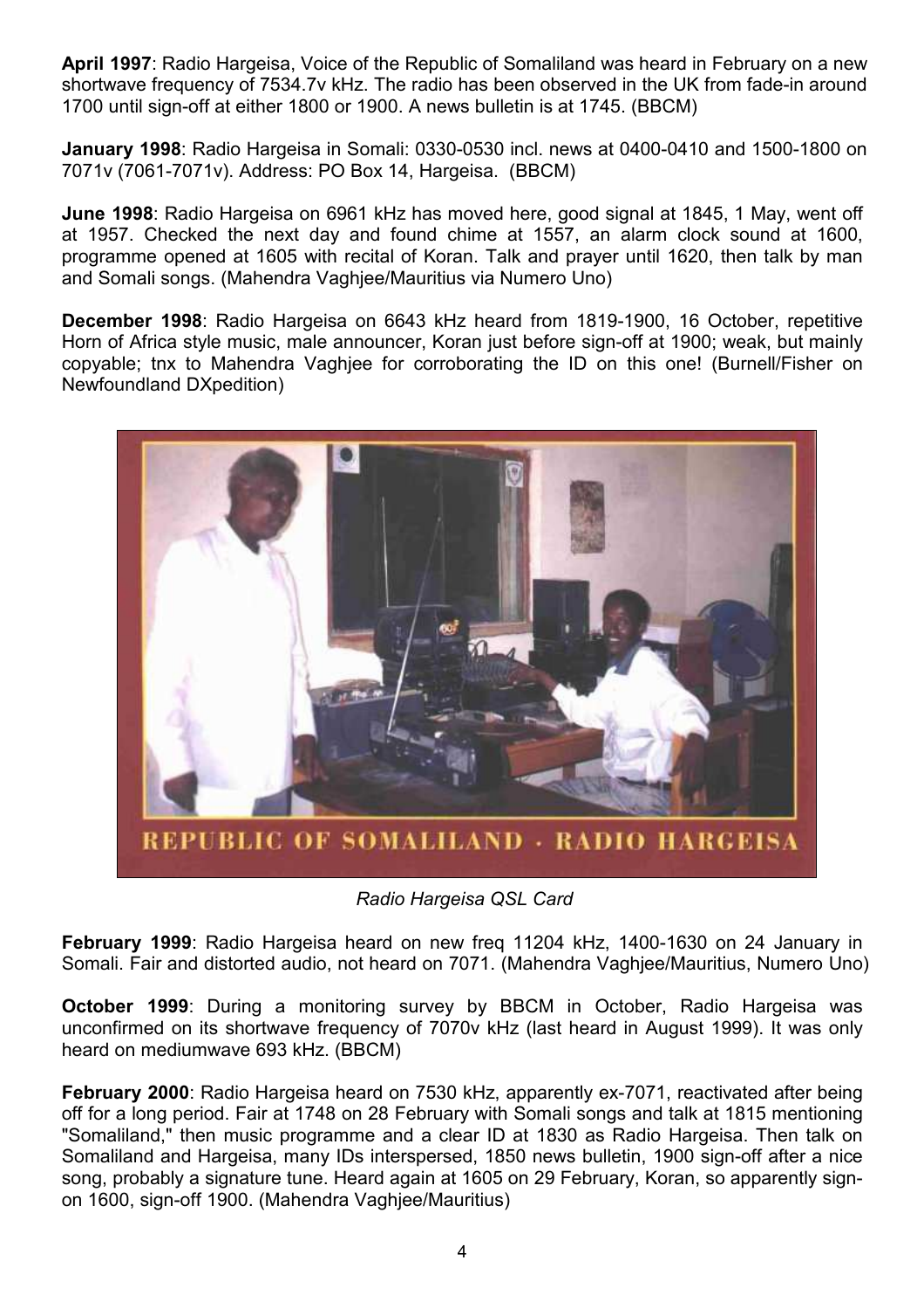March/April 2000: Walter Salmaniw, on holiday in Maui-Hawaii, posted the following observations on HCDX: 7530 kHz - Radio Hargeisa. Heard initially at 1635 on 22 March. Did not seem to be daily, though propagation may have accounted for this. Frequently covered by a Chinese station, but this is also irregular. Clear with fair signal with mild hum. Signal improved when rechecked at 1652. Lots of talk interspersed with Horn of Africa music. Better yet at 1726. Barely audible by 1802. Following day heard at 1559 with IS and ID, but obliterated Chinese station at 1600. Didn't hear them again for a few days, but found them again on 1 April at 1508 on 7530.02 USB. Poor signal. Better at 1515. Possible ID at 1526. Monotonous long songs, mainly instrumental or accompanied by a lone female voice. Again obliterated by Chinese station at 1600:30, but in clear again when rechecked at 1700. At this time it is stronger than the other Somali stations. At 1702 "Somaliland" clearly heard. Almost totally faded out by 1725. Nothing heard on 2 April.

August 2000: Radio Hargeisa is heard on 7530 at 1800 sign-on on 18 August and 0400 sign-on 19 August using USB + carrier. The modulation is very low, however. (Sam Voron via Cumbre)

September 2000: Radio Hargeisa on 7530 at sign-on 1500 noted at this time in Sydney. (Sam Voron 19-21 September via Cumbre DX)

October 2000: Radio Hargeisa tell Cumbre DX that their latest schedule is as follows: 0300-0600 on 7120 or 6843 0930-1200 on 6843 7120 or 7530 1400-1800 on 6843 7120 or 7530 (via Hans Johnson/Cumbre DX)

November 2000: R Hargeisa (pres) 7530/USB, 1620-1650, very slow signal, male voice in local language, chants, instrumental mx, at 1645 stopped by exteme utility tx, SIO 122. (D Canonica)

August 2001: Radio Hargeisa. The official station of the Republic of Somaliland and operational since Somaliland declared its independence in 1991. It is observed on 7530 kHz shortwave. It is also believed to broadcast in Hargeisa on mediumwave. (Chris Greenway/BBCM, 9 Aug, DXLD)

October 2001: Somali station to try for: Radio Hargeisa in the self-declared "Republic of Somaliland" on 7530 kHz. (Chris Greenway/East African Report)

February 2002: Stations heard in Nairobi include: 7530 kHz - Radio Hargeisa in Somaliland. (Chris Greenway/East African Report)

July 2002: Some additional information can be added that has been found on the web, reflecting how things were in July 2002 (see http://www.somali-jna.org/downloads/Media%20and%20 Politics%20APD%20Report%2002.doc):

While the premises of Radio Hargeisa were entirely destroyed during the course of the war, its archives were rescued and survived largely intact. Being the oldest Somali radio, Radio Hargeisa has acquired one of the richest recording archives, and has long served as a source of songs, literary works and music for other Somali radio stations. Rehabilitation of the Radio Hargeisa premises, begun in 1991, received a major boost in 1998 through a publicly supported self-help programme, and broadcasting activities resumed there on 9 November 1999.

Since 1999 Radio Hargeisa has operated on the 41-meter SW band and the 639 medium wave, using a transmitter donated by the government of Yemen. An FM transmitter, supplied by the BBC, was installed on 12 July, 2001 so as to enhance the reception of the BBC programmes in Hargeisa. At the same time, Radio Hargeisa began broadcasting on the Internet for one and a half hours each day for the Somaliland community in the diaspora.